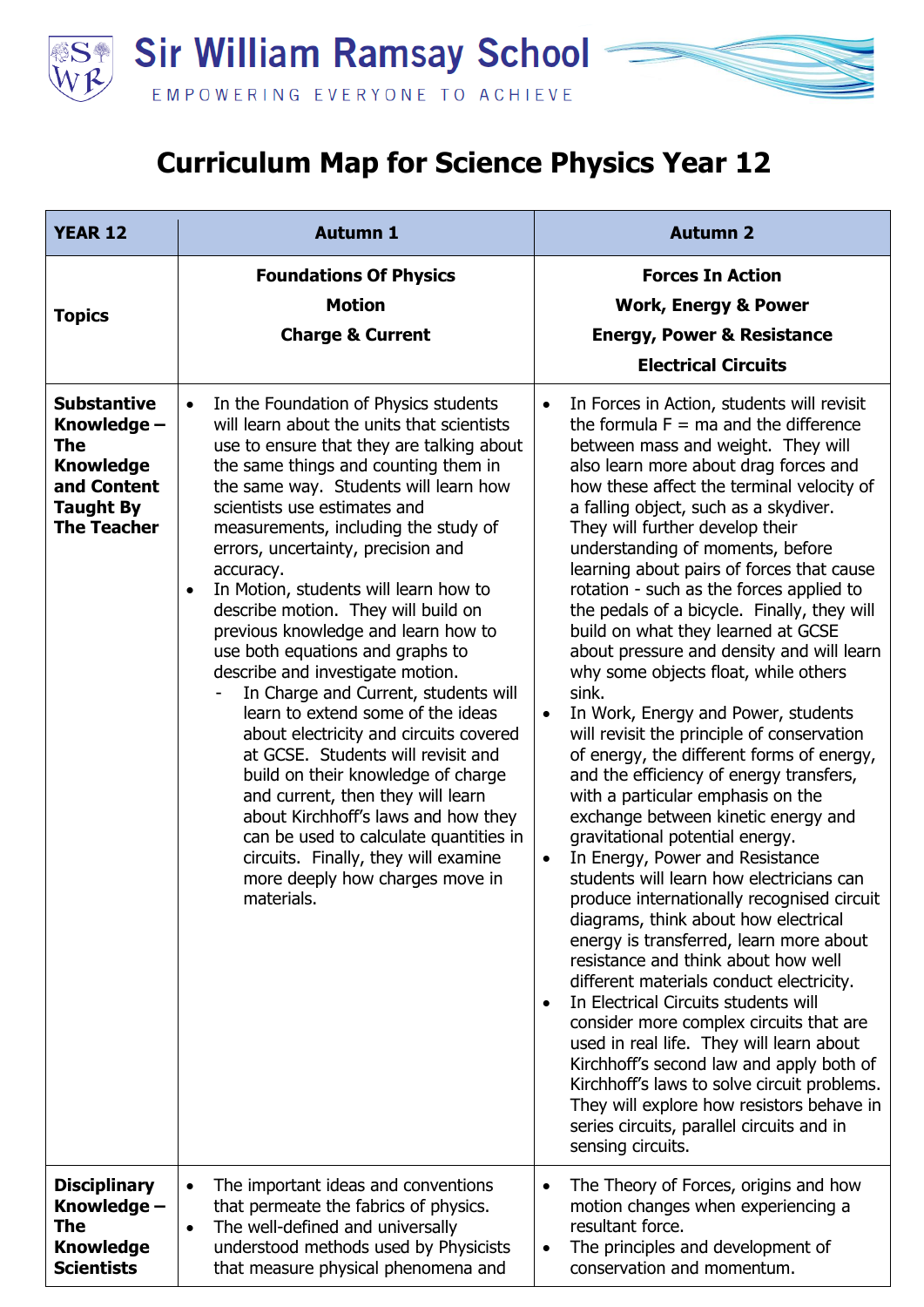| <b>Need So</b><br><b>They Can</b><br>Collect,<br><b>Understand</b><br>and Evaluate<br><b>Scientific</b><br><b>Evidence</b> | the methods that help Physicists across<br>the globe effectively communicate their<br>ideas with the scientific community.<br>Key ideas to describe and analyse<br>motion in both 1 and 2 dimensions.<br>Quantum Physics Theory.<br>$\bullet$                                                                                                                                                                                                                                                                                                                                                                                                                                                                                                                                                          | Electromotive force and its development<br>$\bullet$<br>with different everyday jobs such as<br>medicine and archaeology.<br>Exploring use and development of<br>$\bullet$<br>electrical circuits.                                                                    |
|----------------------------------------------------------------------------------------------------------------------------|--------------------------------------------------------------------------------------------------------------------------------------------------------------------------------------------------------------------------------------------------------------------------------------------------------------------------------------------------------------------------------------------------------------------------------------------------------------------------------------------------------------------------------------------------------------------------------------------------------------------------------------------------------------------------------------------------------------------------------------------------------------------------------------------------------|-----------------------------------------------------------------------------------------------------------------------------------------------------------------------------------------------------------------------------------------------------------------------|
| <b>Skills</b>                                                                                                              | The motion of a variety of objects can be<br>analysed using ICT or data-logging<br>techniques.<br>Students will have the opportunity to<br>analyse and interpret experimental data<br>by recognising relationships between<br>physical quantities.<br>The analysis of motion links to detecting<br>the speed of moving vehicles, stopping<br>distances and freefall.<br>Students have the opportunity to<br>appreciate how scientific ideas of<br>quantum physics developed over time<br>and their validity rested on the<br>foundations of experimental work.<br>Students will evaluate the role of the<br>$\bullet$<br>scientific community in validating new<br>knowledge and ensuring integrity.<br>Students will evaluate the ways in which<br>society uses science to inform decision<br>making. | Use of theories, models and ideas to<br>$\bullet$<br>develop scientific explanations.<br>Use of knowledge and understanding to<br>$\bullet$<br>pose scientific questions, define scientific<br>problems, present scientific arguments<br>and scientific ideas.        |
| <b>Links To</b><br><b>Prior</b><br><b>Learning</b>                                                                         | GCSE Physics - vectors/scalars and<br>$\bullet$<br>resolving vector calculations, forces and<br>motion and electricity and charge.                                                                                                                                                                                                                                                                                                                                                                                                                                                                                                                                                                                                                                                                     | GCSE - forces and motion, energy,<br>$\bullet$<br>electricity and electrical circuits.                                                                                                                                                                                |
| Literacy/<br><b>Numeracy</b>                                                                                               | Literacy - use of key word terminology in<br>Physics.<br>Numeracy - substitution into linear and<br>$\bullet$<br>quadratic formulae, solving linear and<br>quadratic equations and rearranging<br>formulae.                                                                                                                                                                                                                                                                                                                                                                                                                                                                                                                                                                                            | Literacy - use of describing words in<br>٠<br>Physics.<br>Numeracy - plotting experimental data<br>$\bullet$<br>onto a graph, the equation of a straight<br>line and calculating rates of change from<br>graphs.                                                      |
| <b>Cross</b><br><b>Curricular</b>                                                                                          | Electricity - Geography - Saving The<br>Planet/Global Warming<br>Design & Technology - Circuits and<br>Labelling<br>PSHE - Link with Reaction Times and<br>Dangers of Drink Driving<br>Learner Driver Training - Speeding                                                                                                                                                                                                                                                                                                                                                                                                                                                                                                                                                                              | Electricity - Geography - Saving the<br>$\bullet$<br>Planet/Global Warming<br>Design & Technology - Circuits and<br>$\bullet$<br>Labelling<br>PSHE - Link with Reaction Times and<br>$\bullet$<br>Dangers of Drink Driving<br>Learner Driver Training - Speeding<br>٠ |
| <b>Assessment</b>                                                                                                          | <b>Motion Assessment</b><br>Charge and Current Assessment<br>$\bullet$                                                                                                                                                                                                                                                                                                                                                                                                                                                                                                                                                                                                                                                                                                                                 | Forces in Action Assessment<br>$\bullet$<br>Work, Energy and Power Assessment<br>٠<br>Energy, Power and Resistance<br>$\bullet$<br>Assessment<br><b>Electrical Circuits Assessment</b>                                                                                |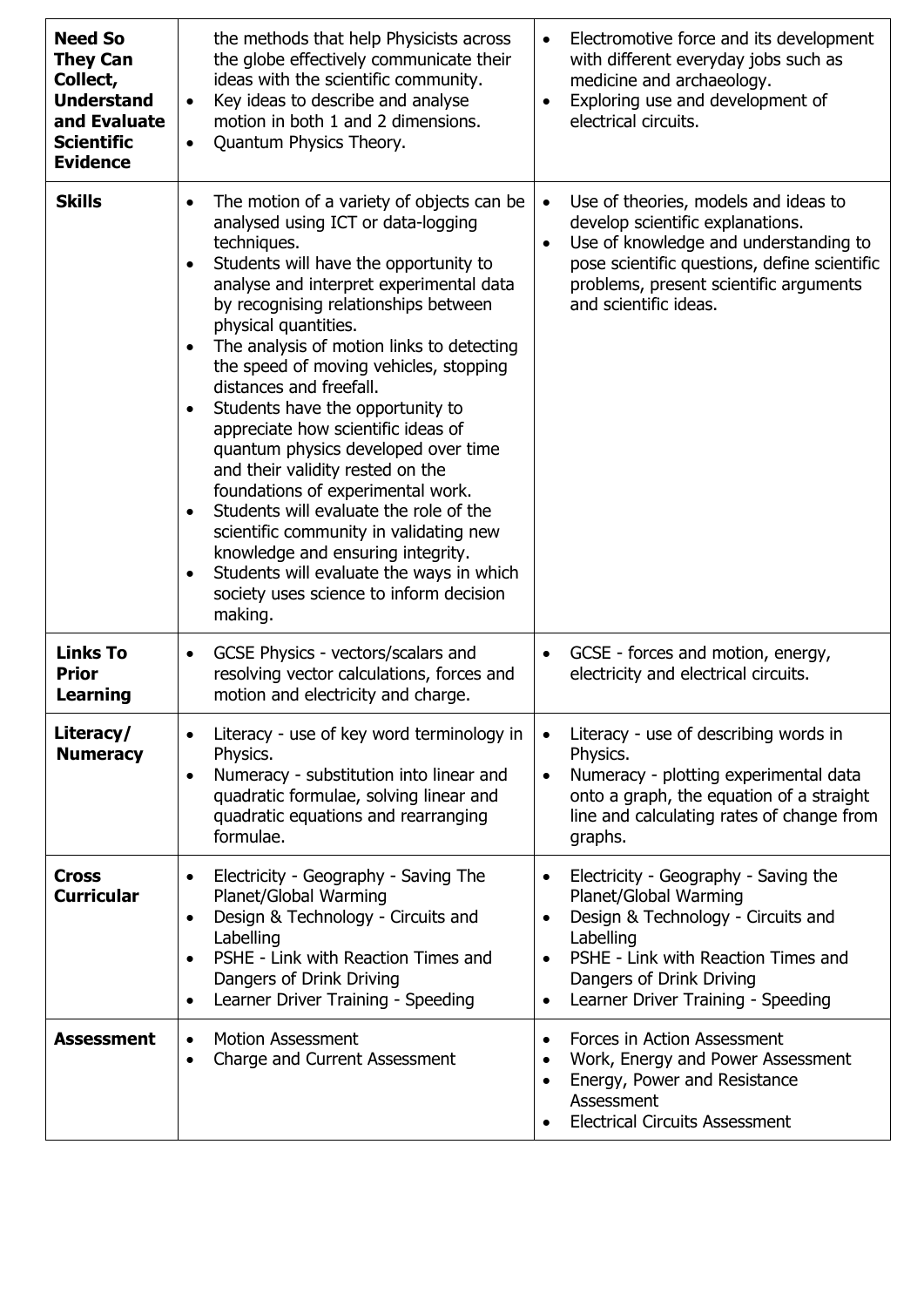| <b>YEAR 12</b>                                                                                                                                                                                                   | <b>Spring 1</b>                                                                                                                                                                                                                                                                                                                                                                                                                                                                                                                                                                                                                                                                                                                                                                                                                                                                                                                                                                                                              | <b>Spring 2</b>                                                                                                                                                                                                                                                                                                                                                                                                                                                                                                                                                                                                     |
|------------------------------------------------------------------------------------------------------------------------------------------------------------------------------------------------------------------|------------------------------------------------------------------------------------------------------------------------------------------------------------------------------------------------------------------------------------------------------------------------------------------------------------------------------------------------------------------------------------------------------------------------------------------------------------------------------------------------------------------------------------------------------------------------------------------------------------------------------------------------------------------------------------------------------------------------------------------------------------------------------------------------------------------------------------------------------------------------------------------------------------------------------------------------------------------------------------------------------------------------------|---------------------------------------------------------------------------------------------------------------------------------------------------------------------------------------------------------------------------------------------------------------------------------------------------------------------------------------------------------------------------------------------------------------------------------------------------------------------------------------------------------------------------------------------------------------------------------------------------------------------|
| <b>Topics</b>                                                                                                                                                                                                    | <b>Materials</b><br><b>Laws of Motion &amp; Momentum</b><br><b>Waves 1</b>                                                                                                                                                                                                                                                                                                                                                                                                                                                                                                                                                                                                                                                                                                                                                                                                                                                                                                                                                   | <b>Waves 2</b><br><b>Quantum Physics</b>                                                                                                                                                                                                                                                                                                                                                                                                                                                                                                                                                                            |
| <b>Substantive</b><br>Knowledge -<br>The<br><b>Knowledge</b><br>and Content<br><b>Taught By</b><br><b>The Teacher</b>                                                                                            | In Materials students will build on what<br>$\bullet$<br>they already know about Hooke's Law<br>and elastic potential energy. They will<br>learn how forces affect different<br>materials and see how these effects can<br>be measured.<br>In Laws of Motion and Momentum<br>$\bullet$<br>students will build on their previous<br>knowledge of motion and forces. They<br>will explore these further and learn to<br>solve more complex problems. They will<br>learn about the implications of Newton's<br>Laws for collisions and car safety.<br>In Waves 1, students will revisit wave<br>$\bullet$<br>types, wave properties, wave behaviour<br>including reflection, refraction, total<br>internal reflection and diffraction. They<br>will learn more about how waves can be<br>represented graphically and cover new<br>ideas such as the polarisation of waves<br>and why light is dimmer as you get<br>further away from a light source. They<br>will revisit the types and properties of<br>electromagnetic waves. | In Waves 2 students will learn what<br>$\bullet$<br>happens when there are two or more<br>sources of waves - they will examine the<br>combined effect of the waves. They will<br>also learn how two progressive waves<br>can combine to form a stationary wave.<br>In Quantum Physics, students will learn<br>$\bullet$<br>about quantisation, along with a more<br>amazing aspect of quantum physics - the<br>idea that the behaviour of both light and<br>electrons can be explained by sometimes<br>treating them as a wave and sometimes<br>treating them as particles.                                         |
| <b>Disciplinary</b><br>Knowledge -<br>The<br><b>Knowledge</b><br><b>Scientists</b><br><b>Need So</b><br><b>They Can</b><br>Collect,<br><b>Understand</b><br>and Evaluate<br><b>Scientific</b><br><b>Evidence</b> | Theory of materials and linking into<br>engineering.<br>The laws of motion and momentum,<br>$\bullet$<br>their development and uses.<br>Waves and their properties and the<br>$\bullet$<br>development of theories.                                                                                                                                                                                                                                                                                                                                                                                                                                                                                                                                                                                                                                                                                                                                                                                                          | The development of the uses of waves.<br>$\bullet$<br>The photon model and development<br>linking to Quantum Physics theory.                                                                                                                                                                                                                                                                                                                                                                                                                                                                                        |
| <b>Skills</b>                                                                                                                                                                                                    | Students will carry out a range of<br>$\bullet$<br>experimental work to enhance their<br>knowledge and skills, including the<br>management of risks and analysis of<br>data to provide evidence for<br>relationships between physical<br>quantities. There are opportunities to<br>consider the selection of appropriate<br>materials for practical applications.<br>Students will look at how to predict the<br>٠<br>motion of all colliding or interacting<br>objects in applications such as sport.<br>They will also study how Newton's Law<br>can be used to understand some of the<br>safety features in cars, such as air bags,                                                                                                                                                                                                                                                                                                                                                                                       | Students will be expected to know about<br>٠<br>polarising filters for light and metal<br>grilles for microwaves in demonstrating<br>polarisation.<br>Internet research on the ideas of Newton<br>$\bullet$<br>and Huygens about the nature of light.<br>Student will study the photoelectric<br>$\bullet$<br>effect, de Broglie waves and wave-<br>particle duality. In the photoelectric<br>effect experiment, electromagnetic<br>waves are used to eject surface<br>electrons from metals. The electrons are<br>ejected instantaneously and their energy<br>is independent of the intensity of the<br>radiation. |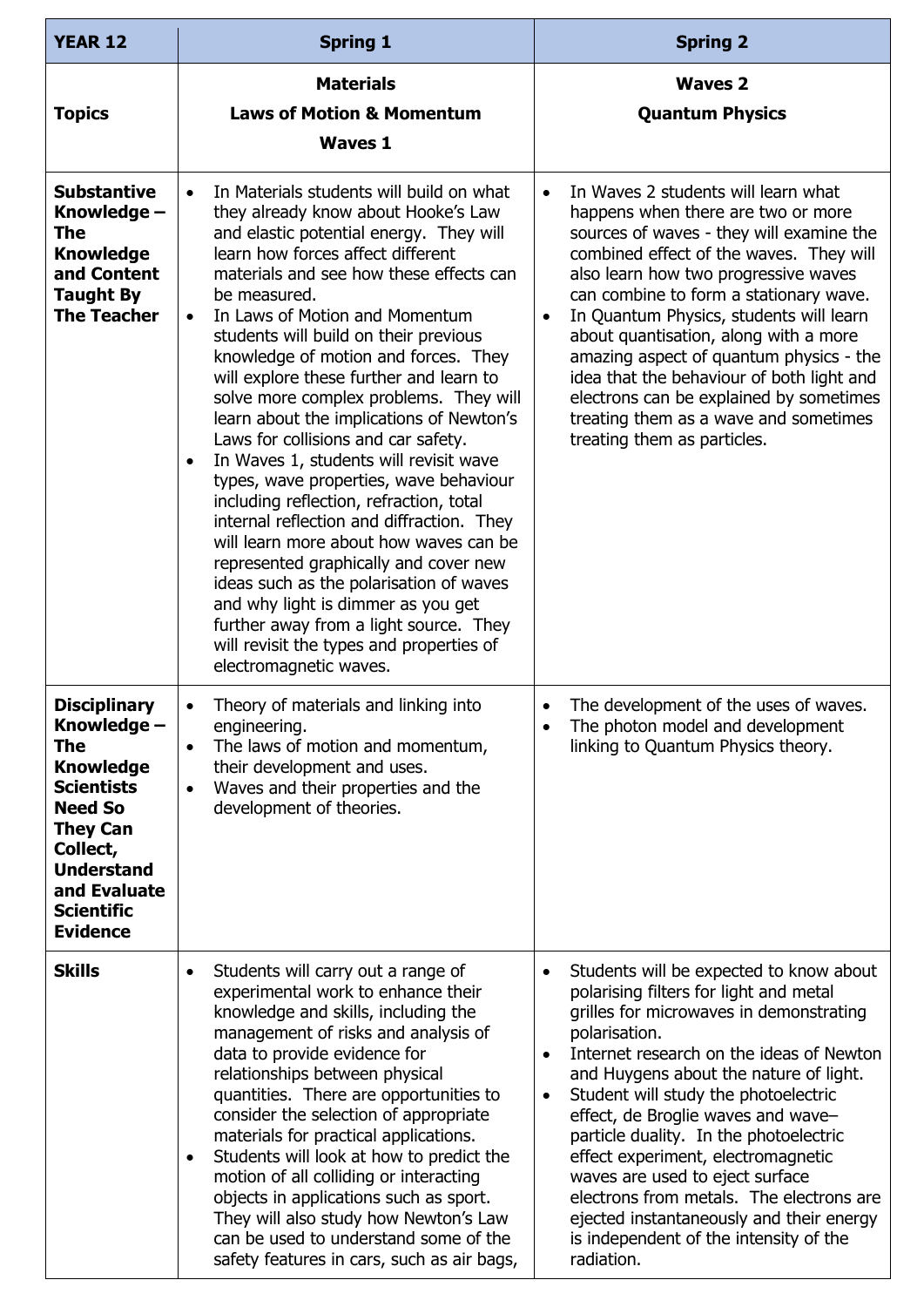|                                             | and to evaluate the benefits and risks of<br>such features.<br>There are opportunities to discuss how<br>the double-slit experiment demonstrated<br>the wave-like behaviour of light. |                                                                                                                                                                                                                                                                                                      |
|---------------------------------------------|---------------------------------------------------------------------------------------------------------------------------------------------------------------------------------------|------------------------------------------------------------------------------------------------------------------------------------------------------------------------------------------------------------------------------------------------------------------------------------------------------|
| <b>Links To</b><br><b>Prior</b><br>Learning | GCSE Physics - Forces and Elasticity,<br>$\bullet$<br>Newton's Laws of Motion and Waves                                                                                               | GCSE Physics - Waves and the Particle<br>Model                                                                                                                                                                                                                                                       |
| Literacy/<br><b>Numeracy</b>                | Literacy - developing 'explain' questions<br>in Physics.<br>Numeracy - standard form, ratios,<br>fraction, decimals, percentages,<br>substitution into formulae and motion<br>graphs. | Literacy - write up of practical<br>$\bullet$<br>investigations focussing on hypothesis<br>and method writing structures.<br>Numeracy - estimation, exponential and<br>$\bullet$<br>logarithmic functions, resultant vectors,<br>trigonometric functions using both<br>degree and radian angles.     |
| <b>Cross</b><br><b>Curricular</b>           | Waves - photography and light, music<br>$\bullet$<br>pitch and frequency, drama projection of<br>voice.                                                                               | Waves - photography and light, music<br>$\bullet$<br>pitch and frequency, drama projection of<br>voice.<br>Atomic Structure - history of the Cuban<br>$\bullet$<br>missile crisis, the first nuclear bombs,<br>Geography and Chernobyl/Hiroshima.<br>PSHE - the ethics surrounding nuclear<br>power. |
| <b>Assessment</b>                           | <b>Materials Assessment</b><br>$\bullet$<br>Laws of Motion and Momentum<br>Assessment<br>Waves 1 Assessment                                                                           | Waves 2 Assessment<br>$\bullet$<br><b>Quantum Physics Assessment</b>                                                                                                                                                                                                                                 |

| <b>YEAR 12</b>                                                                                                        | <b>Summer 1</b>                                                                                                                                                                                                                                                                                                                                                                                                                  | <b>Summer 2</b>                                                                                                                                                                                                                                                                                                                                                                                                                             |
|-----------------------------------------------------------------------------------------------------------------------|----------------------------------------------------------------------------------------------------------------------------------------------------------------------------------------------------------------------------------------------------------------------------------------------------------------------------------------------------------------------------------------------------------------------------------|---------------------------------------------------------------------------------------------------------------------------------------------------------------------------------------------------------------------------------------------------------------------------------------------------------------------------------------------------------------------------------------------------------------------------------------------|
| <b>Topics</b>                                                                                                         | <b>Stars</b><br><b>Particle Physics</b>                                                                                                                                                                                                                                                                                                                                                                                          | <b>Cosmology</b><br><b>Medical Imaging</b>                                                                                                                                                                                                                                                                                                                                                                                                  |
| <b>Substantive</b><br>Knowledge -<br>The<br><b>Knowledge</b><br>and Content<br><b>Taught By</b><br><b>The Teacher</b> | In Stars, students will learn about the<br>$\bullet$<br>following phenomena and their<br>objectives:<br>Objects in the Universe<br>The Life Cycle of Stars<br>The Hertzsprung-Russell Diagram<br>Energy Levels in Atoms<br>Spectra<br>Analysing Starlight<br><b>Stellar Luminosity</b><br>In Particle Physics, students will learn<br>about how many fundamental particles<br>there are and they make up everything<br>in space. | In Cosmology (the Big Bang), students<br>$\bullet$<br>learn what a light year really is and how<br>old the universe is using evidence<br>obtained over hundreds of years.<br>In Medical Imaging, students will learn<br>why medical imaging is better than<br>looking directly at a problem by cutting<br>open a patient. They will learn about<br>many techniques such as X rays, CAT<br>and PET scans, ultrasound and Doppler<br>imaging. |
| <b>Disciplinary</b><br>Knowledge -<br>The<br><b>Knowledge</b><br><b>Scientists</b><br><b>Need So</b>                  | Developing ideas on the analysis of<br>$\bullet$<br>electromagnetic spectrum from space.<br>Ideas of the nature of the atom and the<br>$\bullet$<br>nucleus. Discovery of the nucleus                                                                                                                                                                                                                                            | Expansion of the universe theory, dark<br>$\bullet$<br>matter and dark energy.<br>Techniques and development of invasive<br>$\bullet$<br>and non-invasive methods of medical<br>imaging.                                                                                                                                                                                                                                                    |